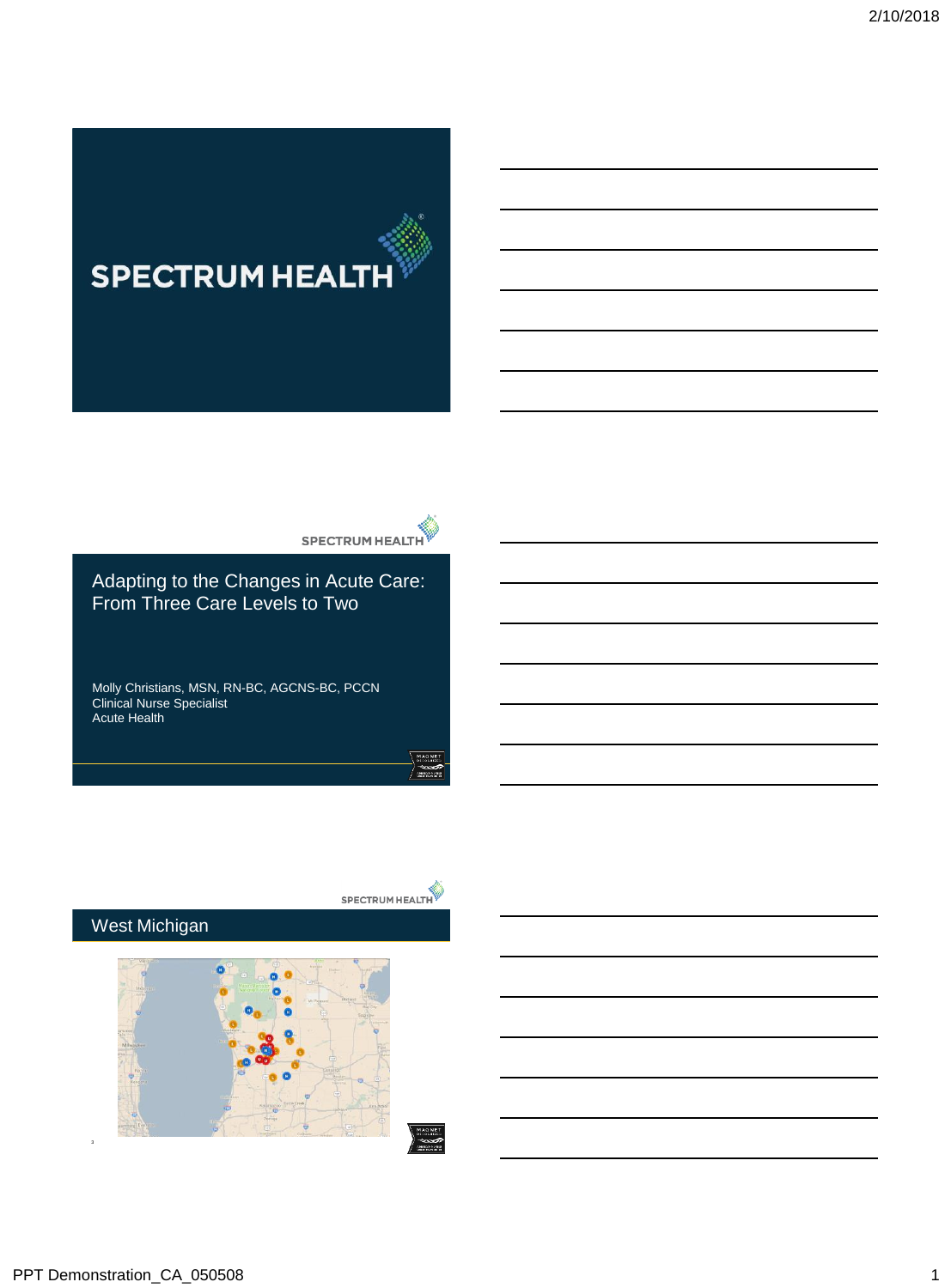

# West Michigan









# Adaptability

- Positively impact the patient experience
- Decrease unnecessary transfers
- Maximize Non-ICU nursing scope
- Maintain safety

5



SPECTRUM HEALTH

Why this project?

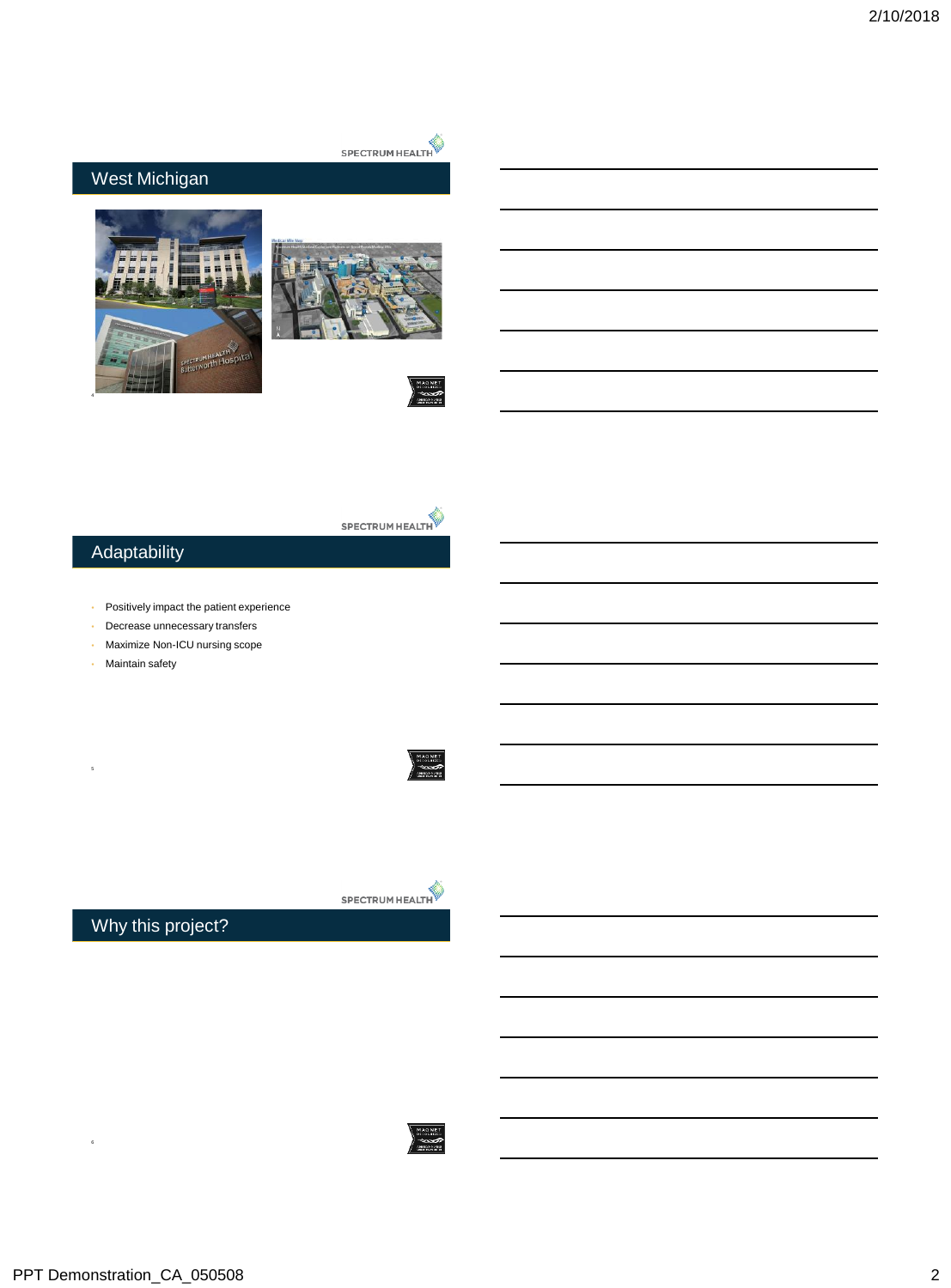

# Evidence shows…

Transitions increase the risk to the patient, especially during a time of decline and without an identified plan.

#### This leads to:

7

- Interrupted plan of care
- Delayed care
- Missed care
- Increased length of stay
- Patient and family anxiety





This patient needs progressive care…





### **Culture**

| <b>Myths</b>                                      | <b>Realities</b> |
|---------------------------------------------------|------------------|
| <b>Closer monitoring</b>                          |                  |
| More complex patients                             |                  |
| Oxygen masks can only go<br>to progressive care   |                  |
| Nurse: patient ratio<br>(significantly) different |                  |
| Nurses are more<br>"seasoned"                     |                  |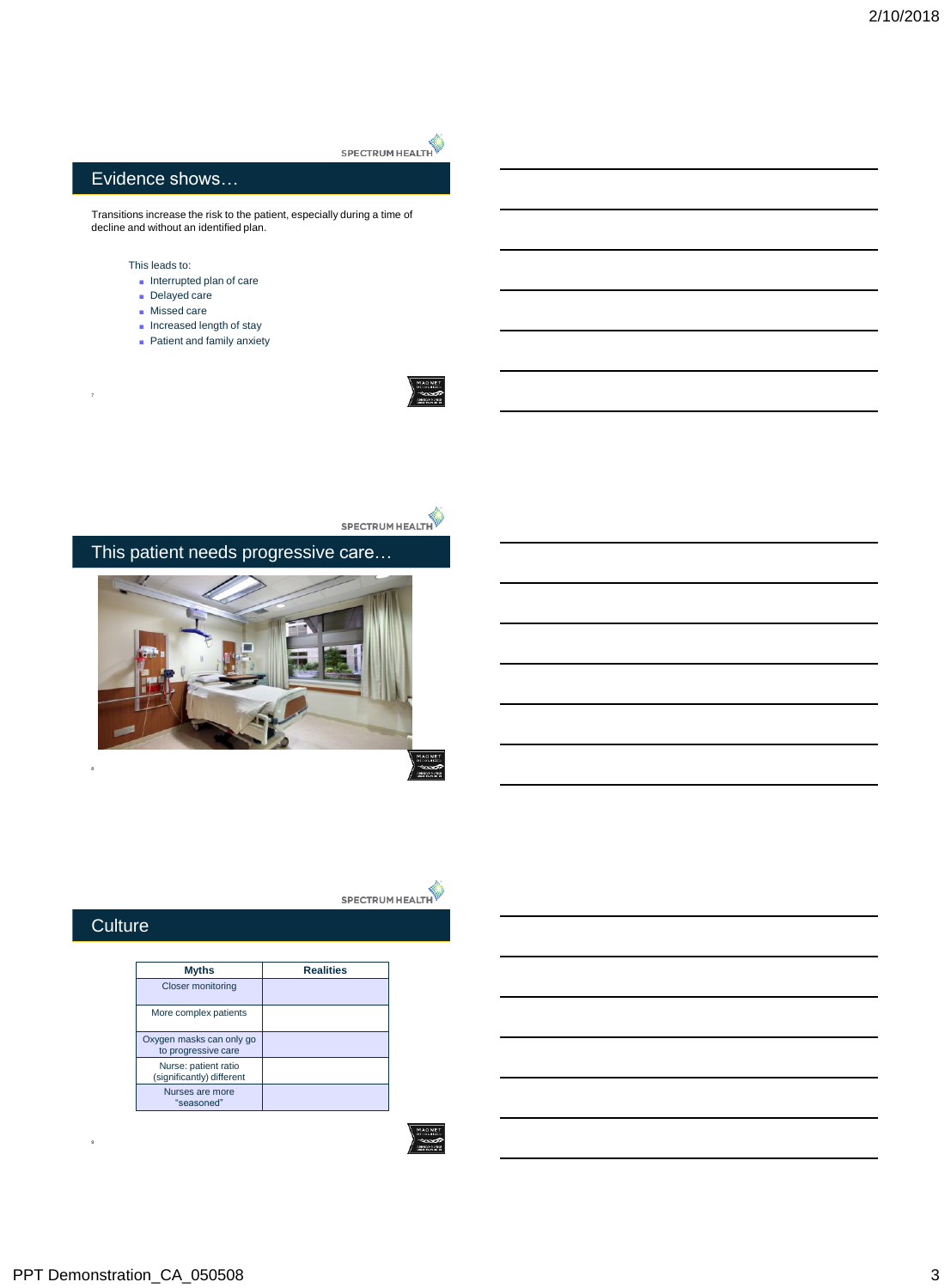# SPECTRUMHEALTH

# **Culture**

10

| <b>Myths</b>                                      | <b>Realities</b>                                     |
|---------------------------------------------------|------------------------------------------------------|
| <b>Closer monitoring</b>                          | Assessment standards<br>& provider orders            |
| More complex patients                             | No definition, acuity scores<br>often similar        |
| Oxygen masks can only go<br>to progressive care   | Restrictions by care area:<br><b>BiPap and Vents</b> |
| Nurse: patient ratio<br>(significantly) different | Changes in HPPD's                                    |
| Nurses are more<br>"seasoned"                     | Data proved otherwise                                |



SPECTRUM HEALTH

# Policies driving patient placement

- Bipap
- Ventilator
- IV infusions
- IV push
- Endotool

11

• Bair Hugger



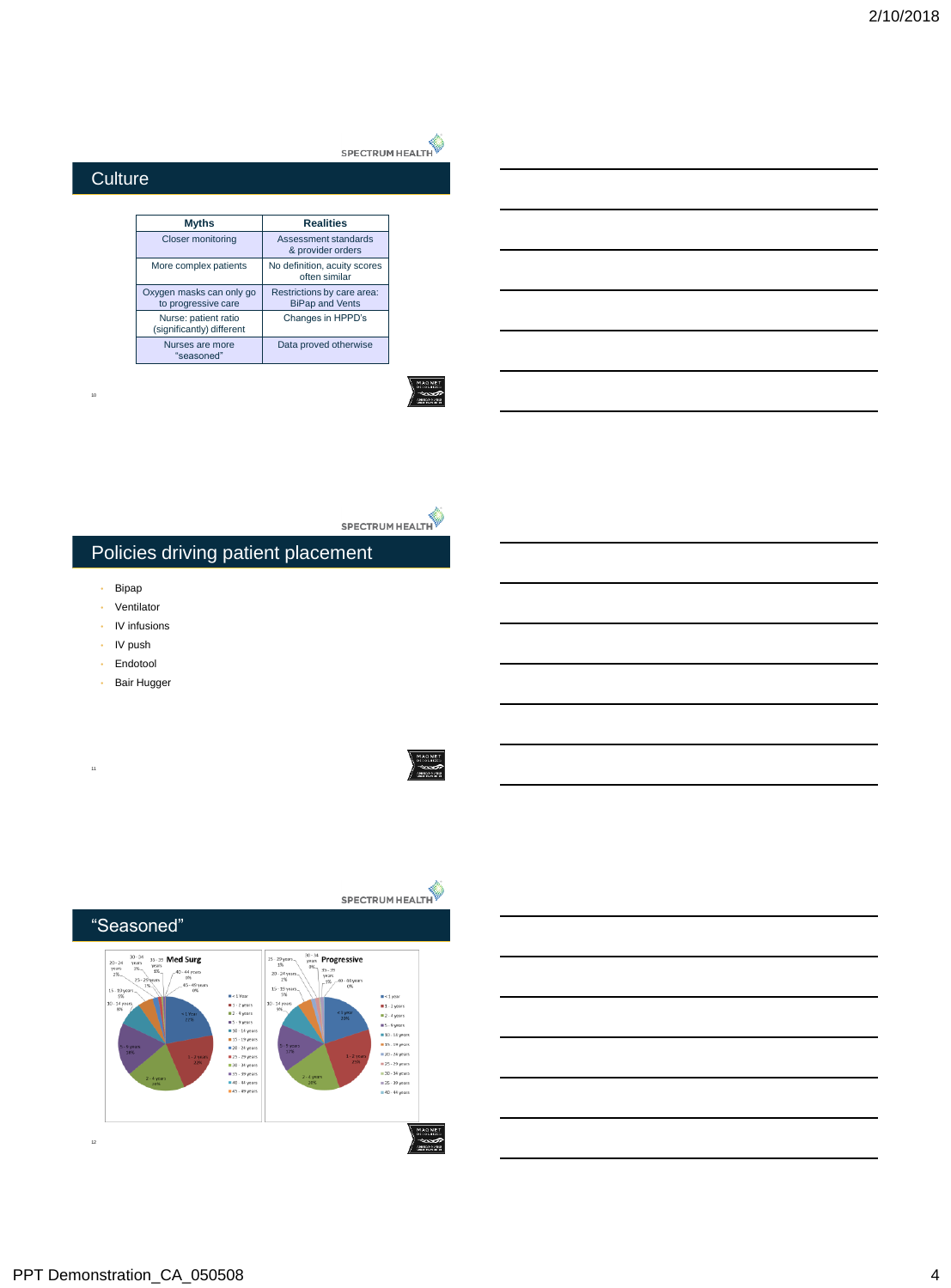# Interdisciplinary ?

- Break down the silo's
- Nurses
- Providers
- Transfer Center
- Pharmacy

13

• Respiratory Therapy



# SPECTRUM HEALTH

SPECTRUM HEALTH

## Nursing Assessment Standards

- Adult Non-ICU
	- Twice Daily RN Head to Toe Physical Assessment
	- Vitals & Focused Assessment q4
- Adult ICU
	- Q4 hour RN Head to Toe Physical Assessment
	- Vitals & Focused Assessment q2
- Other forms of Nursing Monitoring
	- Modified Early Warning System (MEWS)
	- Hourly Rounds
	- Vascular checks/Neuro checks as ordered, etc.



SPECTRUM HEALTH

## Clinical Policy Changes

#### Bipap

 $\overline{14}$ 

• What is a trial?

#### IV Push

15

- Reorganized policy to indicate monitoring necessary for administration • Opened up administration of
	- hypertension medications
		- rate control agents

PPT Demonstration\_CA\_050508 5

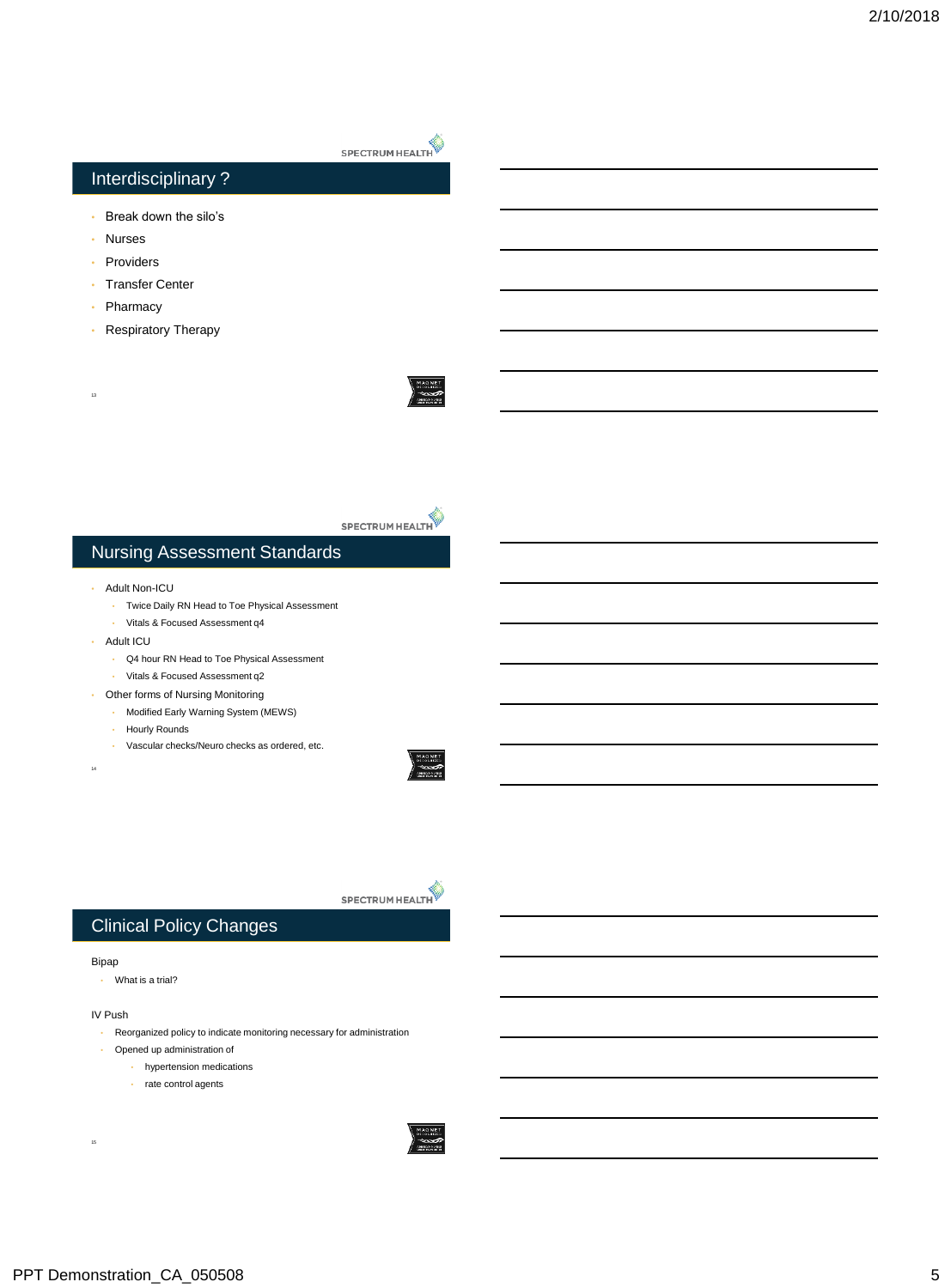





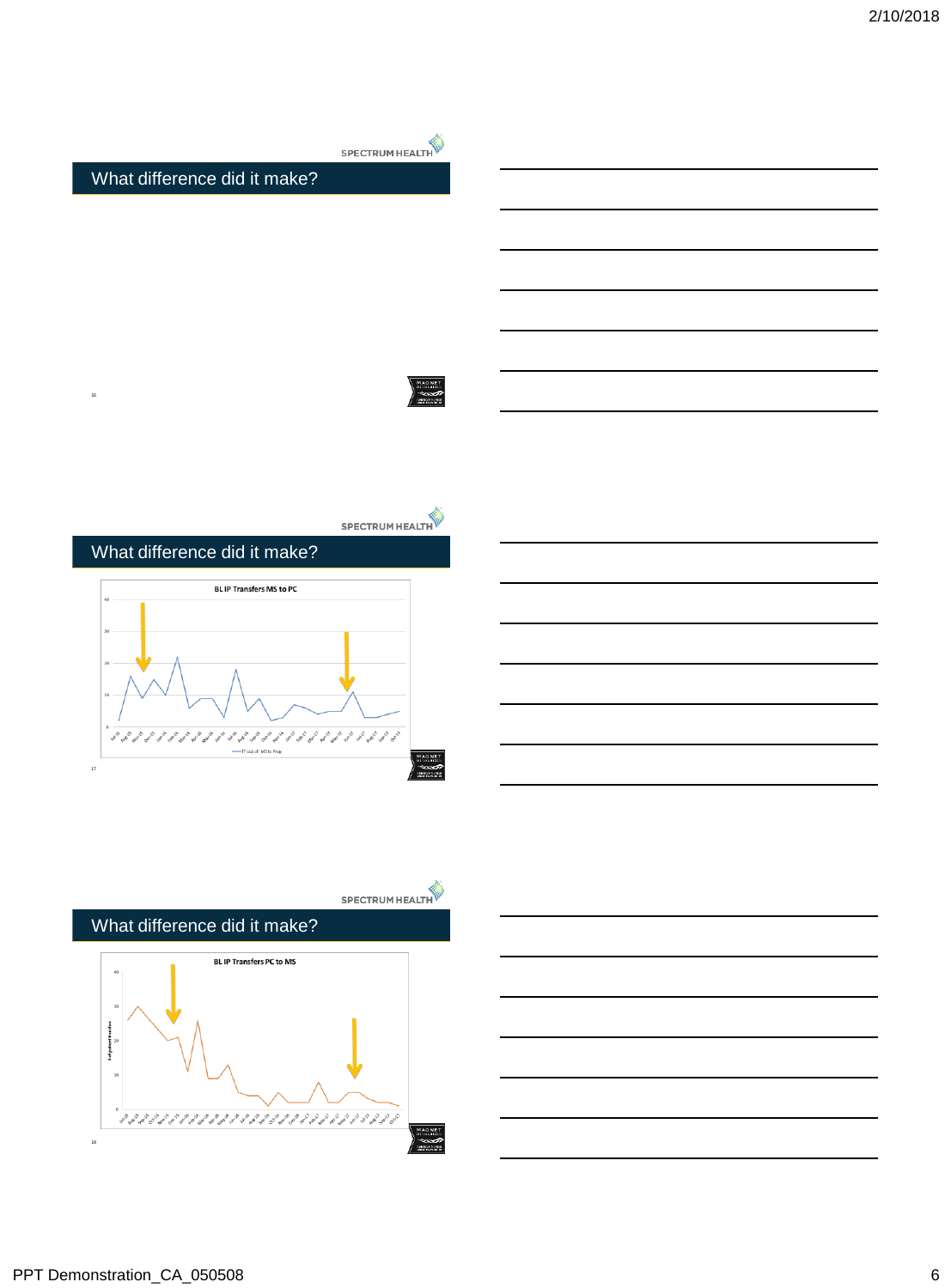









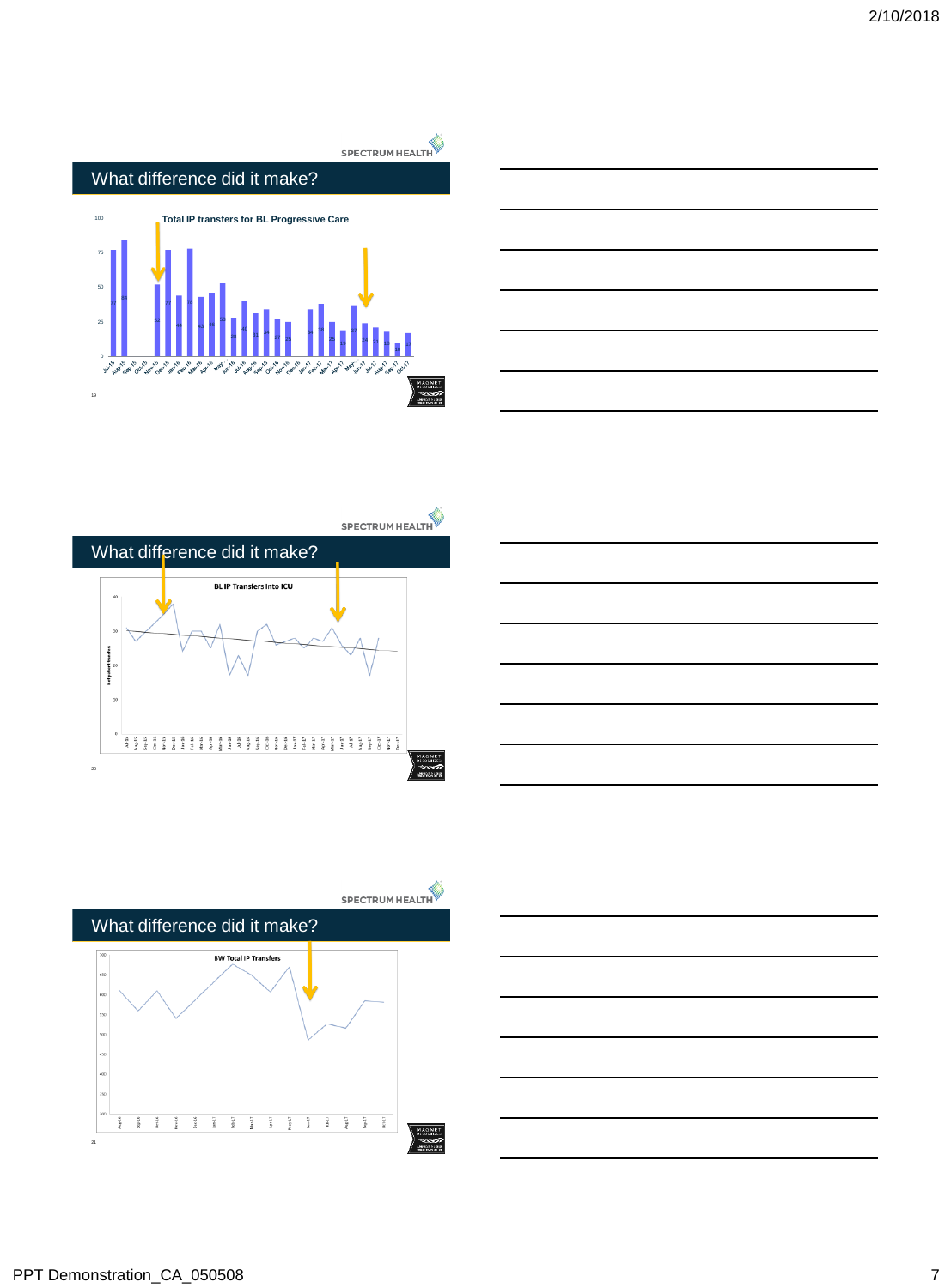







**SPECTRUM HEALTH** 

Why CNS ?